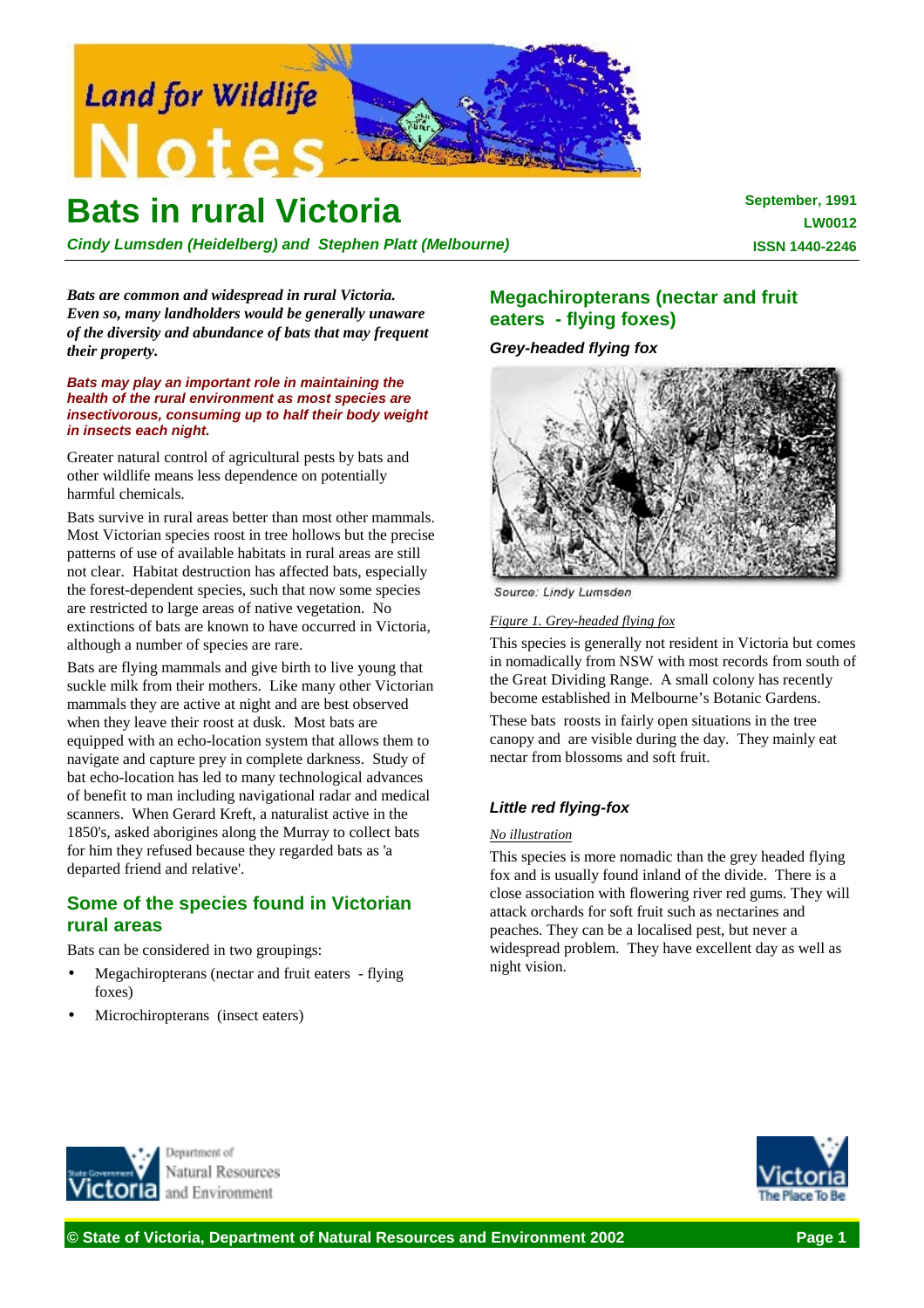# **Microchiropterans (insect eaters)**

Of the eighteen insectivorous bat species in Victoria, fifteen use tree hollows whilst only 3 use caves as roosting and breeding sites. Approximately twelve species can occur in rural areas. Roosts are mainly in tree hollows or under bark (in living or dead trees) but can also be in the roofs or walls of buildings or other dark places like clothing hanging in a shed

# **Tree(etc)-dwelling Microchiropterans**

#### *Lesser long-eared bat*



Source: Lindy Lumsden

#### *Figure 2. Lesser long-eared bat*

One of the commonest and most widespread bats in Victoria. It is highly maneuverable and can hover over leaves to catch tree dwelling insects. This bat is often caught by cats, probably because of its low fluttering flight.

# *Gould's wattled bat*



Source: Lindy Lumsden

#### *Figure 3. Gould's wattled bat*

Also common in rural areas eg in red gums along creeks. It emerges early after dark and feeds on moths, beetles, caterpillars and crickets.

#### *Eptesicus spp*



Source: Lindy Lumsden

*Figure 4. Eptesicus spp*

There are four species in Victoria, all of which are superficially similar. The smallest weighs only 3g.

## *Western broad-nosed bat*



Source: Lindy Lumsden

# *Figure 5. Western broad-nosed bat*

This generally uncommon species has apparently adapted well to open rural environments inland of the Divide. Colonies of substantial numbers have been recorded in houses.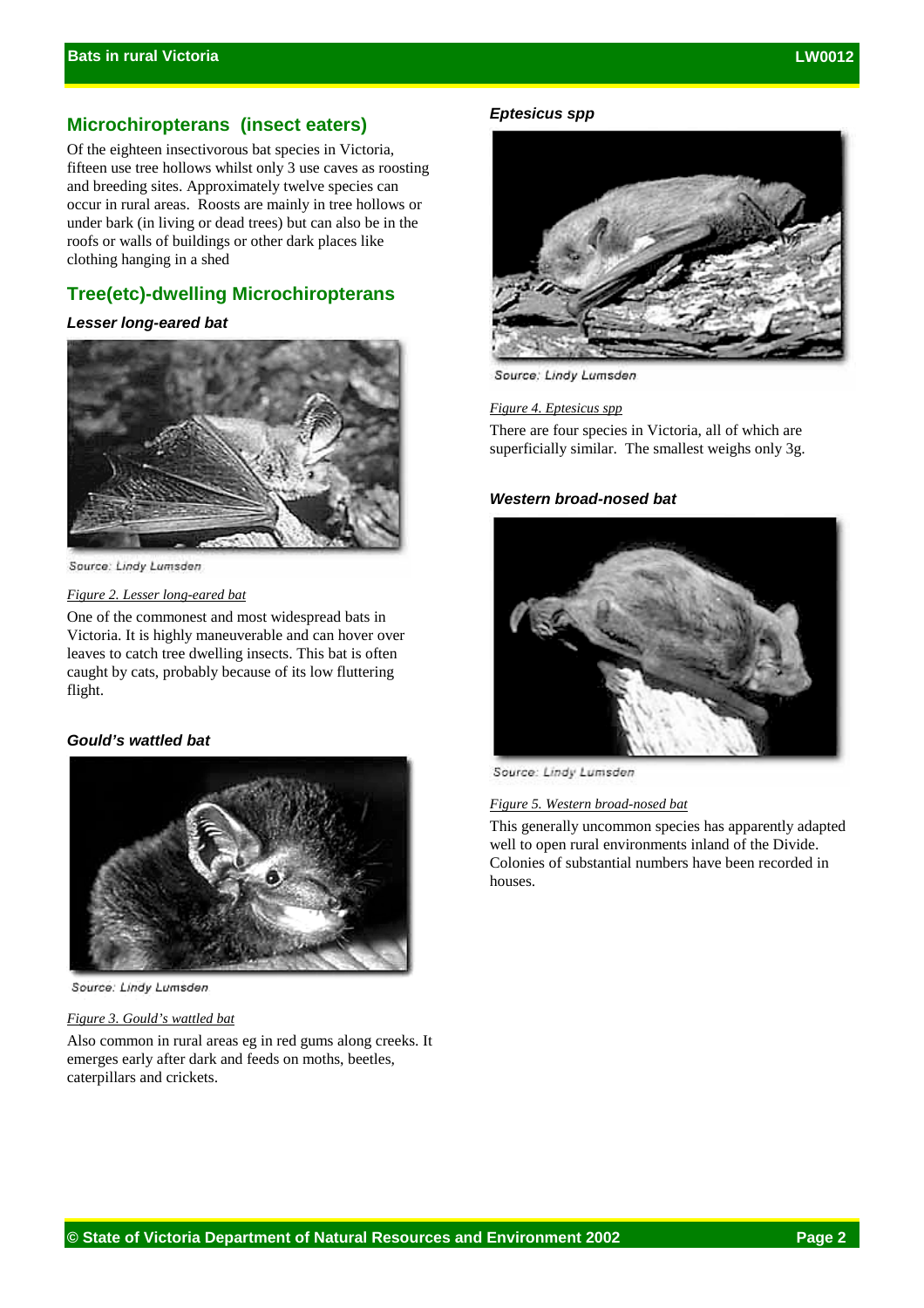### *Yellow-bellied sheathtail-bat*



Source: Lindy Lumsden

#### *Figure 6. Yellow-bellied sheathtail-bat*

This species is the largest Victorian microchiropteran weighing up to 50g. It forages high above the tree canopy. Specimens are easy to recognise having a cream or pure white belly. Although common in northern Australia there are only 15 confirmed Victorian records. These records are mostly from autumn, and it is possible that this species is a migrant, if not a vagrant, to Victoria. Specimens have been found during daylight, alive on a footpath or hanging on a wall, in an exhausted condition in both urban and rural areas. If any specimens are found, of this or any other species of bat, please report details to a Wildlife Officer of the Department of Natural Resources and Environment.

#### *White-striped mastiff-bat*



Source: Lindy Lumsden

## *Figure 7. White-striped Mastiff-bat*

This is also called a free-tailed bat. The echo-location call of this species ("chioo" repeated) is clearly audible (most other species' calls are too high in frequency for humans to hear). It is a large bat feeding on large insect prey. It usually forages above the tree canopy although it will also come to the ground to seek prey. This bat is common in urban areas where its call is sometimes mistaken for 'pinging' power lines, insects etc. White stripes are present on the underbelly, and can sometimes seen when the bat is in flight.

#### *Little mastiff-bat*



Source: Lindy Lumsden

#### *Figure 8. Litle Mastiff-bat*

This species is distinct from most others in having half the tail free of the tail membrane. It forages high above the canopy but will also come down to the ground to feed. It may then need to climb to a high point to resume flight. This bat has often been found roosting with Western Broad-nosed bats. Like most bats, it is an agile swimmer if knocked into water.

## **Cave-dwelling Microchiropterans**

#### *Common bent-wing bat*



Source: Lindy Lumsden

#### *Figure 9. Common Bent-wing bat*

This is the most likely cave-dwelling bat to be encountered in Victoria. it roosts in caves and mine shafts and can move large distances. For example, 200 km may separate a winter. roost site from a maternity cave. The cave temperature and humidity are critical in determining the selection of maternity sites where up to 60,000 females may congregate. May be sensitive to inner-cave temperature variations of as little as 0.1 of one degree. Like most bats it is long lived and has been recorded living up to 20 years.